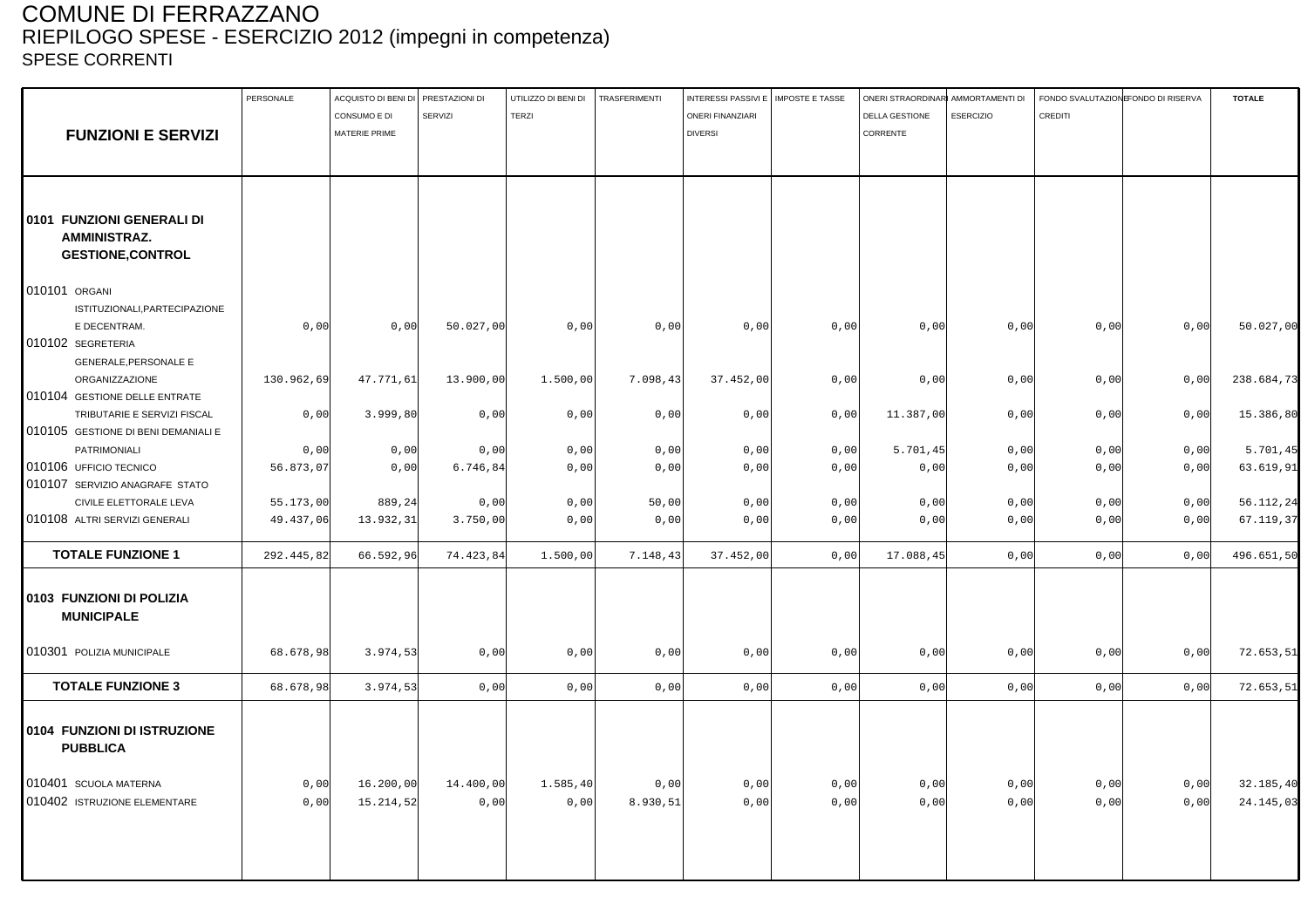# RIEPILOGO SPESE - ESERCIZIO 2012 (impegni in competenza) SPESE CORRENTI

|                                    | CONSUMO E DI  | SERVIZI                                                              |                        |                    |                         |                                                      |                                                                                      |                                                                                      |                                                                                      |                                                      |                                                                                      |
|------------------------------------|---------------|----------------------------------------------------------------------|------------------------|--------------------|-------------------------|------------------------------------------------------|--------------------------------------------------------------------------------------|--------------------------------------------------------------------------------------|--------------------------------------------------------------------------------------|------------------------------------------------------|--------------------------------------------------------------------------------------|
|                                    |               |                                                                      | <b>TERZI</b>           |                    | <b>ONERI FINANZIARI</b> |                                                      | <b>DELLA GESTIONE</b>                                                                | <b>ESERCIZIO</b>                                                                     | CREDITI                                                                              |                                                      |                                                                                      |
|                                    | MATERIE PRIME |                                                                      |                        |                    | <b>DIVERSI</b>          |                                                      | CORRENTE                                                                             |                                                                                      |                                                                                      |                                                      |                                                                                      |
|                                    |               |                                                                      |                        |                    |                         |                                                      |                                                                                      |                                                                                      |                                                                                      |                                                      |                                                                                      |
|                                    |               |                                                                      |                        |                    |                         |                                                      |                                                                                      |                                                                                      |                                                                                      |                                                      |                                                                                      |
|                                    |               |                                                                      |                        |                    |                         |                                                      |                                                                                      |                                                                                      |                                                                                      | 0,00                                                 | 4.662,63                                                                             |
|                                    |               |                                                                      |                        |                    |                         |                                                      |                                                                                      |                                                                                      |                                                                                      |                                                      |                                                                                      |
|                                    | 0,00          | 156.591,88                                                           | 0,00                   | 0,00               |                         |                                                      |                                                                                      |                                                                                      |                                                                                      | 0,00                                                 | 156.591,88                                                                           |
|                                    |               |                                                                      | 1.585,40               | 8.930,51           |                         |                                                      |                                                                                      | 0,00                                                                                 |                                                                                      | 0,00                                                 | 217.584,94                                                                           |
| <b>CULTURA E AI BENI CULTURALI</b> |               |                                                                      |                        |                    |                         |                                                      |                                                                                      |                                                                                      |                                                                                      |                                                      |                                                                                      |
|                                    |               |                                                                      |                        |                    |                         |                                                      |                                                                                      |                                                                                      |                                                                                      |                                                      |                                                                                      |
| 0,00                               | 0,00          | 0,00                                                                 | 0,00                   | 0,00               |                         |                                                      |                                                                                      |                                                                                      |                                                                                      | 0,00                                                 | 0,00                                                                                 |
|                                    |               |                                                                      |                        |                    |                         |                                                      |                                                                                      |                                                                                      |                                                                                      |                                                      |                                                                                      |
|                                    | 0,00          | 0,00                                                                 | 0,00                   |                    |                         |                                                      |                                                                                      |                                                                                      |                                                                                      | 0,00                                                 | 7.712,98                                                                             |
|                                    | 0,00          | 0,00                                                                 | 0,00                   |                    |                         |                                                      |                                                                                      |                                                                                      |                                                                                      | 0,00                                                 | 7.712,98                                                                             |
|                                    |               |                                                                      |                        |                    |                         |                                                      |                                                                                      |                                                                                      |                                                                                      |                                                      |                                                                                      |
|                                    | 459,77        | 0,00                                                                 | 0,00                   |                    |                         |                                                      |                                                                                      | 0,00                                                                                 |                                                                                      | 0,00                                                 | 459,77                                                                               |
|                                    |               |                                                                      |                        |                    |                         |                                                      |                                                                                      |                                                                                      |                                                                                      |                                                      |                                                                                      |
|                                    | 0,00          | 0,00                                                                 | 0,00                   |                    |                         |                                                      |                                                                                      |                                                                                      |                                                                                      | 0,00                                                 | 0,00                                                                                 |
| 0,00                               | 459,77        | 0,00                                                                 | 0,00                   | 0,00               |                         |                                                      |                                                                                      | 0,00                                                                                 |                                                                                      | 0,00                                                 | 459,77                                                                               |
|                                    |               |                                                                      |                        |                    |                         |                                                      |                                                                                      |                                                                                      |                                                                                      |                                                      |                                                                                      |
|                                    | 0,00          | 0,00                                                                 | 0,00                   |                    |                         |                                                      |                                                                                      |                                                                                      |                                                                                      | 0,00                                                 | 0,00                                                                                 |
|                                    | 0,00          | 0,00                                                                 | 0,00                   | 0,00               |                         |                                                      |                                                                                      | 0,00                                                                                 |                                                                                      | 0,00                                                 | 0,00                                                                                 |
|                                    |               |                                                                      |                        |                    |                         |                                                      |                                                                                      |                                                                                      |                                                                                      |                                                      |                                                                                      |
|                                    |               | 0,00<br>0,00<br>0,00<br>0,00<br>0,00<br>0,00<br>0,00<br>0,00<br>0,00 | 4.662,63<br>36.077, 15 | 0,00<br>170.991,88 | 0,00                    | 0,00<br>7.712,98<br>7.712,98<br>0,00<br>0,00<br>0,00 | 0,00<br>0,00<br>0,00<br>0,00<br>0,00<br>0,00<br>0,00<br>0,00<br>0,00<br>0,00<br>0,00 | 0,00<br>0,00<br>0,00<br>0,00<br>0,00<br>0,00<br>0,00<br>0,00<br>0,00<br>0,00<br>0,00 | 0,00<br>0,00<br>0,00<br>0,00<br>0,00<br>0,00<br>0,00<br>0,00<br>0,00<br>0,00<br>0,00 | 0,00<br>0,00<br>0,00<br>0,00<br>0,00<br>0,00<br>0,00 | 0,00<br>0,00<br>0,00<br>0,00<br>0,00<br>0,00<br>0,00<br>0,00<br>0,00<br>0,00<br>0,00 |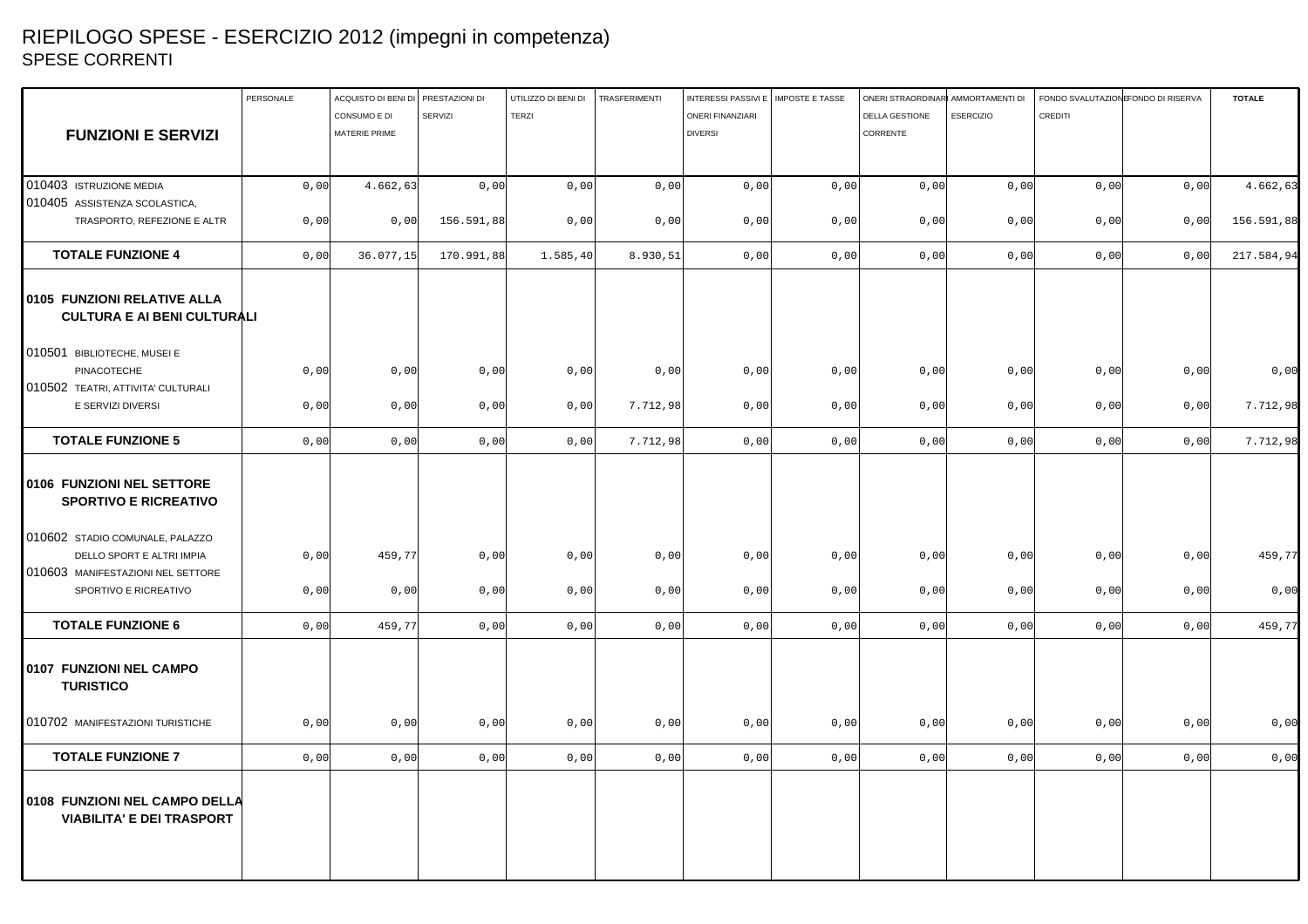### RIEPILOGO SPESE - ESERCIZIO 2012 (impegni in competenza) SPESE CORRENTI

|                                                                   | PERSONALE | ACQUISTO DI BENI DI PRESTAZIONI DI |                | UTILIZZO DI BENI DI | TRASFERIMENTI | INTERESSI PASSIVI E   IMPOSTE E TASSE |      | ONERI STRAORDINARI AMMORTAMENTI DI |                  | FONDO SVALUTAZIONE ONDO DI RISERVA |      | <b>TOTALE</b> |
|-------------------------------------------------------------------|-----------|------------------------------------|----------------|---------------------|---------------|---------------------------------------|------|------------------------------------|------------------|------------------------------------|------|---------------|
|                                                                   |           | CONSUMO E DI                       | <b>SERVIZI</b> | <b>TERZI</b>        |               | <b>ONERI FINANZIARI</b>               |      | <b>DELLA GESTIONE</b>              | <b>ESERCIZIO</b> | <b>CREDITI</b>                     |      |               |
| <b>FUNZIONI E SERVIZI</b>                                         |           | MATERIE PRIME                      |                |                     |               | <b>DIVERSI</b>                        |      | CORRENTE                           |                  |                                    |      |               |
|                                                                   |           |                                    |                |                     |               |                                       |      |                                    |                  |                                    |      |               |
|                                                                   |           |                                    |                |                     |               |                                       |      |                                    |                  |                                    |      |               |
| 010801 VIABILITA', CIRCOLAZIONE                                   |           |                                    |                |                     |               |                                       |      |                                    |                  |                                    |      |               |
| STRADALE E SERVIZI CONNES                                         | 0,00      | 16.494,59                          | 43.243,60      | 0,00                | 0,00          | 0,00                                  | 0,00 | 0,00                               | 0,00             | 0,00                               | 0,00 | 59.738,19     |
| 010802 ILLUMINAZIONE PUBBLICA E                                   |           |                                    |                |                     |               |                                       |      |                                    |                  |                                    |      |               |
| SERVIZI CONNESSI                                                  | 0,00      | 0,00                               | 87.364,00      | 0,00                | 0,00          | 1.630, 62                             | 0,00 | 0,00                               | 0,00             | 0,00                               | 0,00 | 88.994,62     |
| <b>TOTALE FUNZIONE 8</b>                                          | 0,00      | 16.494,59                          | 130.607,60     | 0,00                | 0,00          | 1.630, 62                             | 0,00 | 0,00                               | 0,00             | 0,00                               | 0,00 | 148.732,81    |
| 0109 FUNZIONI DI GESTIONE DEL<br><b>TERRITORIO E DELL'AMBIENT</b> |           |                                    |                |                     |               |                                       |      |                                    |                  |                                    |      |               |
|                                                                   |           |                                    |                |                     |               |                                       |      |                                    |                  |                                    |      |               |
| 010901 URBANISTICA E GESTIONE DEL                                 |           |                                    |                |                     |               |                                       |      |                                    |                  |                                    |      |               |
| <b>TERRITORIO</b>                                                 | 0,00      | 0,00                               | 0,00           | 0,00                | 0,00          | 0,00                                  | 0,00 | 0,00                               | 0,00             | 0,00                               | 0,00 | 0,00          |
| 010903 SERVIZI DI PROTEZIONE CIVILE                               | 0,00      | 54.000,00                          | 0,00           | 0,00                | 0,00          | 0,00                                  | 0,00 | 0,00                               | 0,00             | 0,00                               | 0,00 | 54.000,00     |
| 010904 SERVIZIO IDRICO INTEGRATO                                  | 63.000,00 | 226.399,12                         | 2.000,00       | 0,00                | 0,00          | 0,00                                  | 0,00 | 0,00                               | 0,00             | 0,00                               | 0,00 | 291.399,12    |
| 010905 SERVIZIO SMALTIMENTO RIFIUTI                               | 11.931,08 | 21.630,46                          | 153.349,90     | 85.642,77           | 0,00          | 0,00                                  | 0,00 | 0,00                               | 0,00             | 0,00                               | 0,00 | 272.554,21    |
| 010906 PARCHI, TUTELA AMBIENTALE E                                |           |                                    |                |                     |               |                                       |      |                                    |                  |                                    |      |               |
| <b>ALTRI SERVIZI TERRITOR</b>                                     | 15.100,00 | 0,00                               | 0,00           | 0,00                | 0,00          | 0,00                                  | 0,00 | 0,00                               | 0,00             | 0,00                               | 0,00 | 15.100,00     |
| <b>TOTALE FUNZIONE 9</b>                                          | 90.031,08 | 302.029,58                         | 155.349,90     | 85.642,77           | 0,00          | 0,00                                  | 0,00 | 0,00                               | 0,00             | 0,00                               | 0,00 | 633.053,33    |
| 0110 FUNZIONI NEL SETTORE<br><b>SOCIALE</b>                       |           |                                    |                |                     |               |                                       |      |                                    |                  |                                    |      |               |
|                                                                   |           |                                    |                |                     |               |                                       |      |                                    |                  |                                    |      |               |
| 011001 ASILI NIDO, SERVIZI PER                                    |           |                                    |                |                     |               |                                       |      |                                    |                  |                                    |      |               |
| L'INFANZIA E PER I MINORI                                         | 0,00      | 0,00                               | 0,00           | 0,00                | 0,00          | 0,00                                  | 0,00 | 0,00                               | 0,00             | 0,00                               | 0,00 | 0,00          |
| 011003 STRUTTURE RESIDENZ. E DI                                   |           |                                    |                |                     |               |                                       |      |                                    |                  |                                    |      |               |
| RICOVERO PER ANZIANI                                              | 0,00      | 0,00                               | 5.162,00       | 0,00                | 0,00          | 0,00                                  | 0,00 | 0,00                               | 0,00             | 0,00                               | 0,00 | 5.162,00      |
| 011004 ASSISTENZA BENEFICENZA                                     |           |                                    |                |                     |               |                                       |      |                                    |                  |                                    |      |               |
| PUBBLICA E SERVIZI PERSONA                                        | 0,00      | 0,00                               | 8.266,64       | 0,00                | 8.400,00      | 0,00                                  | 0,00 | 0,00                               | 0,00             | 0,00                               | 0,00 | 16.666,64     |
| 011005 SERVIZIO NECROSCOPICO E                                    |           |                                    |                |                     |               |                                       |      |                                    |                  |                                    |      |               |
| <b>CIMITERIALE</b>                                                | 0,00      | 1.835,50                           | 0,00           | 0,00                | 0,00          | 0,00                                  | 0,00 | 0,00                               | 0,00             | 0,00                               | 0,00 | 1.835,50      |
| <b>TOTALE FUNZIONE 10</b>                                         | 0,00      | 1.835,50                           | 13.428,64      | 0,00                | 8.400,00      | 0,00                                  | 0,00 | 0,00                               | 0,00             | 0,00                               | 0,00 | 23.664,14     |
| 0111 FUNZIONI NEL CAMPO DELLO<br><b>SVILUPPO ECONOMICO</b>        |           |                                    |                |                     |               |                                       |      |                                    |                  |                                    |      |               |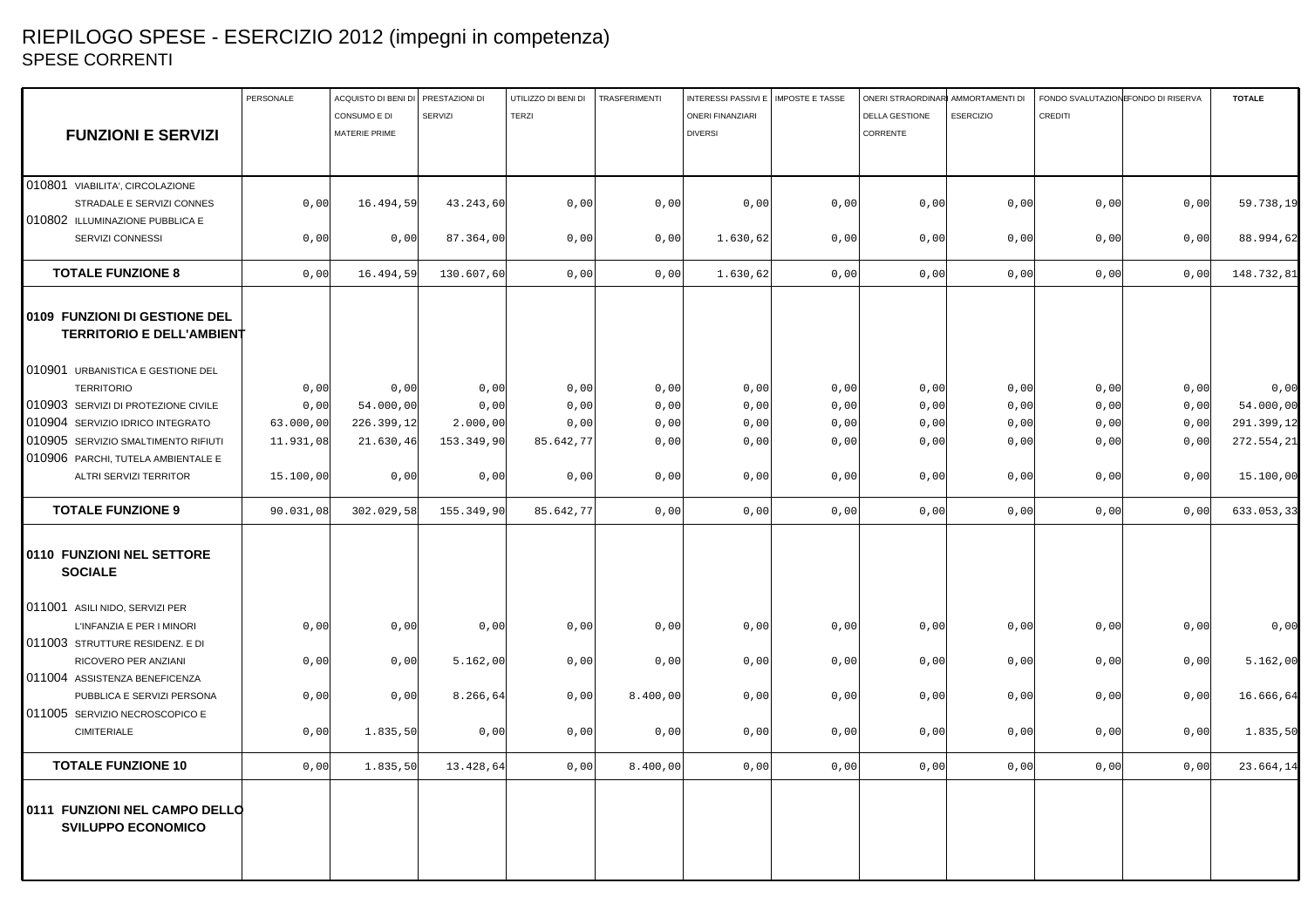# RIEPILOGO SPESE - ESERCIZIO 2012 (impegni in competenza) SPESE CORRENTI

|                                                       | PERSONALE  | ACQUISTO DI BENI DI PRESTAZIONI DI |            | UTILIZZO DI BENI DI | TRASFERIMENTI | INTERESSI PASSIVI E   IMPOSTE E TASSE |      | ONERI STRAORDINARI AMMORTAMENTI DI |      | FONDO SVALUTAZION FONDO DI RISERVA |      | <b>TOTALE</b>       |
|-------------------------------------------------------|------------|------------------------------------|------------|---------------------|---------------|---------------------------------------|------|------------------------------------|------|------------------------------------|------|---------------------|
|                                                       |            | CONSUMO E DI                       | SERVIZI    | TERZI               |               | ONERI FINANZIARI                      |      | DELLA GESTIONE<br><b>ESERCIZIO</b> |      | CREDITI                            |      |                     |
| <b>FUNZIONI E SERVIZI</b>                             |            | MATERIE PRIME                      |            |                     |               | <b>DIVERSI</b>                        |      | CORRENTE                           |      |                                    |      |                     |
|                                                       |            |                                    |            |                     |               |                                       |      |                                    |      |                                    |      |                     |
| 011101 AFFISSIONI E PUBBLICITA'                       | 0,00       | 300,00                             | 0,00       | 0,00                | 0,00          | 0,00                                  | 0,00 | 0,00                               | 0,00 | 0,00                               | 0,00 | 300,00              |
| <b>TOTALE FUNZIONE 11</b>                             | 0,00       | 300,00                             | 0,00       | 0,00                | 0,00          | 0,00                                  | 0,00 | 0,00                               | 0,00 | 0,00                               | 0,00 | 300,00              |
| 0112 FUNZIONI RELATIVE A<br><b>SERVIZI PRODUTTIVI</b> |            |                                    |            |                     |               |                                       |      |                                    |      |                                    |      |                     |
| 011205 FARMACIE                                       | 0,00       | 0,00                               | 0,00       | 0,00                | 0,00          | 0,00                                  | 0,00 | 0,00                               | 0,00 | 0,00                               | 0,00 | 0,00                |
| 011206 ALTRI SERVIZI PRODUTTIVI                       | 0,00       | 0,00                               | 0,00       | 0,00                | 9.038,68      | 0,00                                  | 0,00 | 0,00                               | 0,00 | 0,00                               | 0,00 | 9.038,68            |
| <b>TOTALE FUNZIONE 12</b>                             | 0,00       | 0,00                               | 0,00       | 0,00                | 9.038,68      | 0,00                                  | 0,00 | 0,00                               | 0,00 | 0,00                               | 0,00 | 9.038,68            |
| <b>TOTALE TITOLO 1</b>                                | 451.155,88 | 427.764,08                         | 544.801,86 | 88.728,17           | 41.230,60     | 39.082,62                             | 0,00 | 17.088,45                          | 0,00 | 0,00                               |      | $0,00$ 1.609.851,66 |
|                                                       |            |                                    |            |                     |               |                                       |      |                                    |      |                                    |      |                     |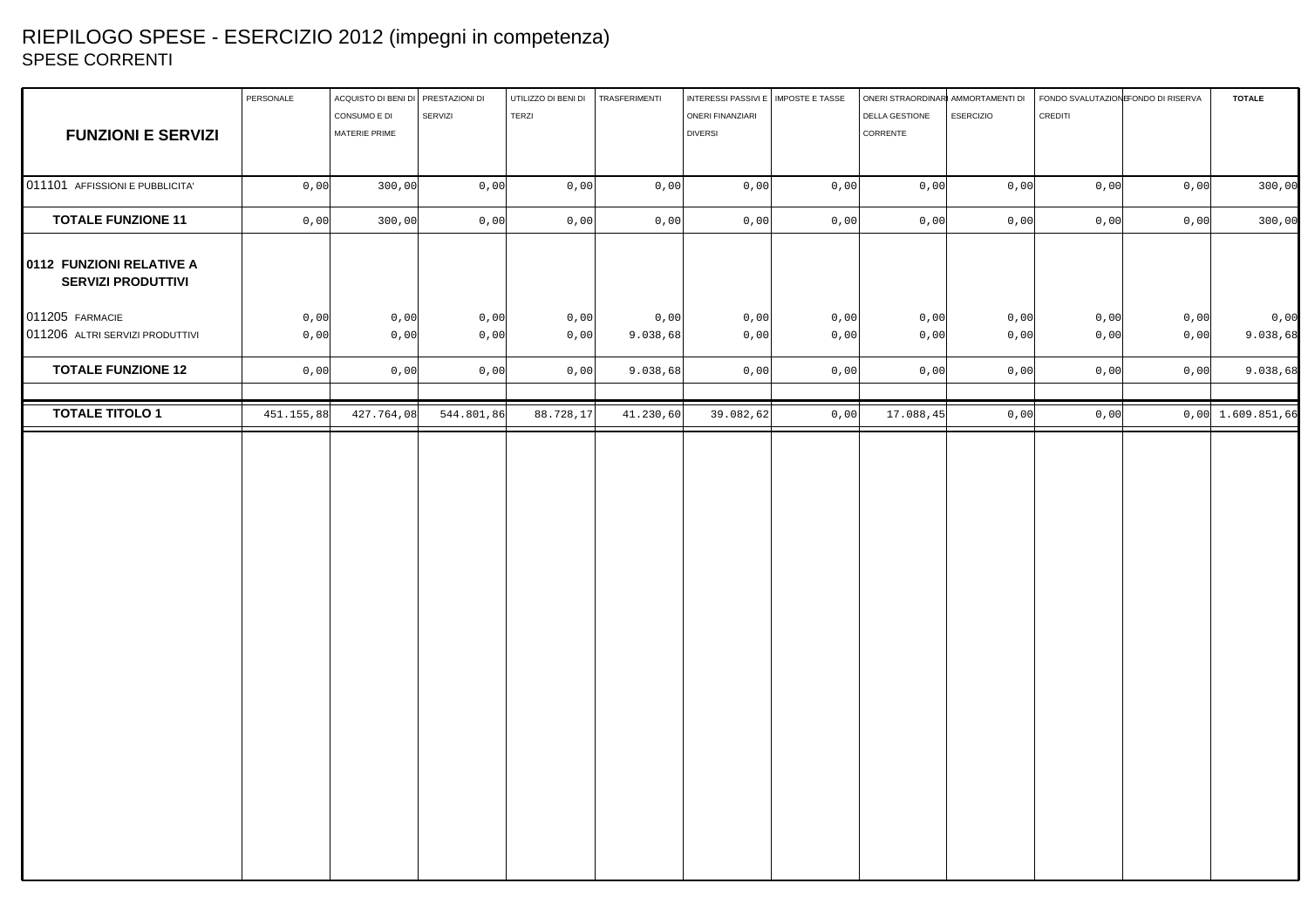# RIEPILOGO SPESE - ESERCIZIO 2012 (impegni in competenza) SPESE IN CONTO CAPITALE

|                                                                              | ACQUISIZIONI DI<br><b>BENI IMMOBILI</b> | <b>ESPROPRI</b> | ACQUISTO DI BENI<br><b>SPECIFICI PER</b> | UTILIZZO DI BENI DI<br><b>TERZI PER</b> | <b>ACQUISIZIONI BENI</b><br>MOBILI MACCHINE E | <b>INCARICHI</b><br>PROFESSIONALI | TRASFERIMENTI DI<br>CAPITALI | PARTECIPAZIONI<br><b>AZIONARIE</b> | CONFERIMENTI DI<br>CAPITALI | CONCESSIONI DI<br>CREDITI E | Classificazione non<br>presente | <b>TOTALE</b> |
|------------------------------------------------------------------------------|-----------------------------------------|-----------------|------------------------------------------|-----------------------------------------|-----------------------------------------------|-----------------------------------|------------------------------|------------------------------------|-----------------------------|-----------------------------|---------------------------------|---------------|
| <b>FUNZIONI E SERVIZI</b>                                                    |                                         |                 | REALIZZAZIONI IN                         | REALIZZAZIONI IN                        | ATTREZZATURE                                  | <b>ESTERNI</b>                    |                              |                                    |                             | <b>ANTICIPAZIONI</b>        |                                 |               |
|                                                                              |                                         |                 | <b>ECONOMIA</b>                          | <b>ECONOMIE</b>                         |                                               |                                   |                              |                                    |                             |                             |                                 |               |
|                                                                              |                                         |                 |                                          |                                         |                                               |                                   |                              |                                    |                             |                             |                                 |               |
| 0201 FUNZIONI GENERALI DI<br><b>AMMINISTRAZ.</b><br><b>GESTIONE, CONTROL</b> |                                         |                 |                                          |                                         |                                               |                                   |                              |                                    |                             |                             |                                 |               |
| 020102 SEGRETERIA<br><b>GENERALE, PERSONALE E</b>                            |                                         |                 |                                          |                                         |                                               |                                   |                              |                                    |                             |                             |                                 |               |
| ORGANIZZAZIONE<br>020105 GESTIONE DI BENI DEMANIALI E                        | 0,00                                    | 0,00            | 0,00                                     | 0,00                                    | 175,00                                        | 0,00                              | 0,00                         | 0,00                               | 0,00                        | 0,00                        | 0,00                            | 175,00        |
| PATRIMONIALI                                                                 | 0,00                                    | 0,00            | 0,00                                     | 0,00                                    | 0,00                                          | 0,00                              | 0,00                         | 0,00                               | 0,00                        | 0,00                        | 0,00                            | 0,00          |
| 020108 ALTRI SERVIZI GENERALI                                                | 0,00                                    | 0,00            | 0,00                                     | 0,00                                    | 0,00                                          | 0,00                              | 0,00                         | 0,00                               | 0,00                        | 0,00                        | 0,00                            | 0,00          |
| <b>TOTALE FUNZIONE 1</b>                                                     | 0,00                                    | 0,00            | 0,00                                     | 0,00                                    | 175,00                                        | 0,00                              | 0,00                         | 0,00                               | 0,00                        | 0,00                        | 0,00                            | 175,00        |
| 0203 FUNZIONI DI POLIZIA<br><b>MUNICIPALE</b>                                |                                         |                 |                                          |                                         |                                               |                                   |                              |                                    |                             |                             |                                 |               |
| 020301 POLIZIA MUNICIPALE                                                    | 0,00                                    | 0,00            | 0,00                                     | 0,00                                    | 0,00                                          | 0,00                              | 0,00                         | 0,00                               | 0,00                        | 0,00                        | 0,00                            | 0,00          |
| <b>TOTALE FUNZIONE 3</b>                                                     | 0,00                                    | 0,00            | 0,00                                     | 0,00                                    | 0,00                                          | 0,00                              | 0,00                         | 0,00                               | 0,00                        | 0,00                        | 0,00                            | 0,00          |
| 0204 FUNZIONI DI ISTRUZIONE<br><b>PUBBLICA</b>                               |                                         |                 |                                          |                                         |                                               |                                   |                              |                                    |                             |                             |                                 |               |
| 020401 SCUOLA MATERNA                                                        | 0,00                                    | 0,00            | 0,00                                     | 0,00                                    | 0,00                                          | 0,00                              | 0,00                         | 0,00                               | 0,00                        | 0,00                        | 0,00                            | 0,00          |
| 020402 ISTRUZIONE ELEMENTARE                                                 | 0,00                                    | 0,00            | 0,00                                     | 0,00                                    | 0,00                                          | 0,00                              | 0,00                         | 0,00                               | 0,00                        | 0,00                        | 0,00                            | 0,00          |
| 020405 ASSISTENZA SCOLASTICA,<br>TRASPORTO, REFEZIONE E ALTR                 | 0,00                                    | 0,00            | 0,00                                     | 0,00                                    | 0,00                                          | 0,00                              | 0,00                         | 0,00                               | 0,00                        | 0,00                        | 0,00                            | 0,00          |
|                                                                              |                                         |                 |                                          |                                         |                                               |                                   |                              |                                    |                             |                             |                                 |               |
| <b>TOTALE FUNZIONE 4</b>                                                     | 0,00                                    | 0,00            | 0,00                                     | 0,00                                    | 0,00                                          | 0,00                              | 0,00                         | 0,00                               | 0,00                        | 0,00                        | 0,00                            | 0,00          |
| 0205 FUNZIONI RELATIVE ALLA<br><b>CULTURA E AI BENI CULTURALI</b>            |                                         |                 |                                          |                                         |                                               |                                   |                              |                                    |                             |                             |                                 |               |
|                                                                              |                                         |                 |                                          |                                         |                                               |                                   |                              |                                    |                             |                             |                                 |               |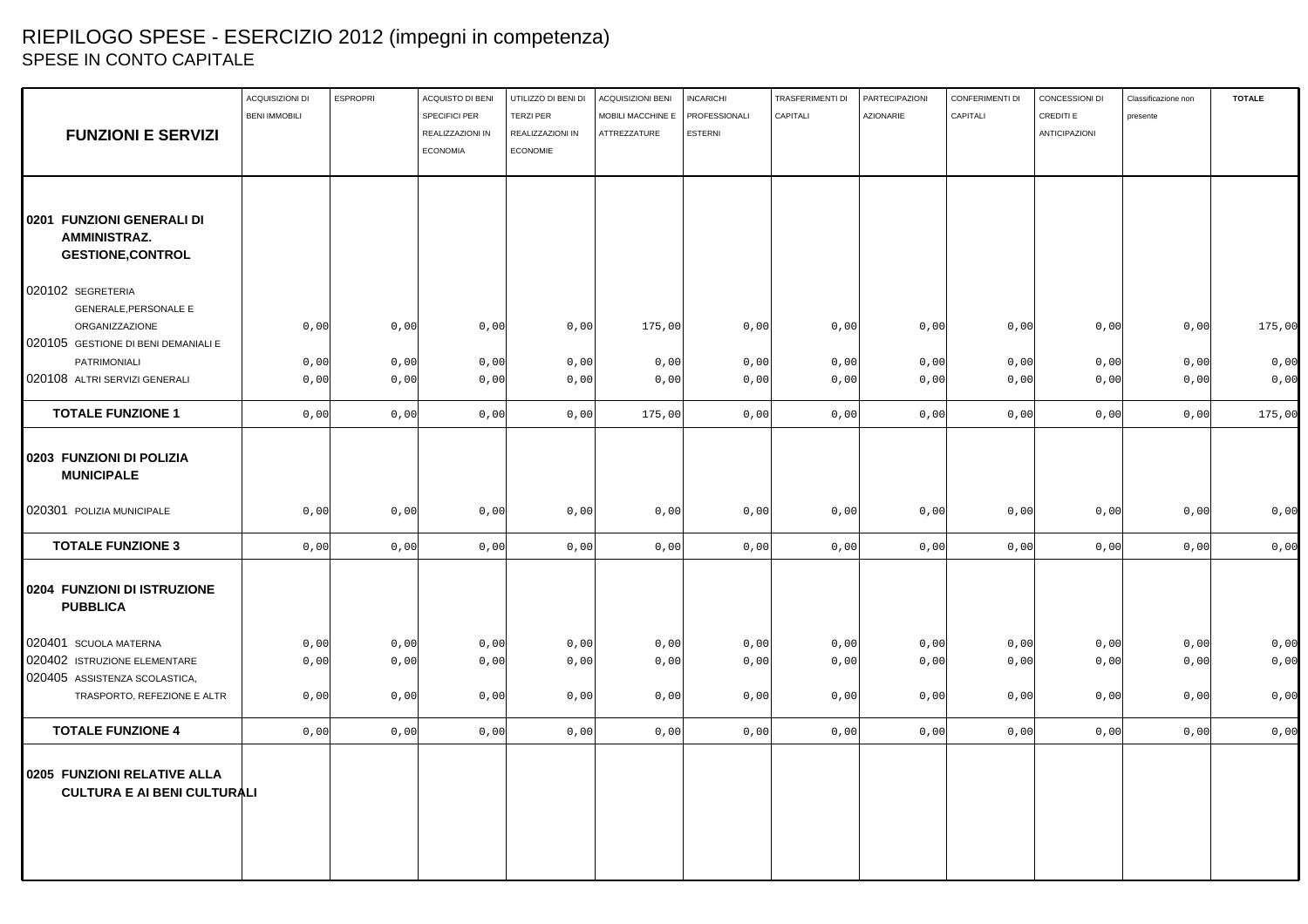# RIEPILOGO SPESE - ESERCIZIO 2012 (impegni in competenza) SPESE IN CONTO CAPITALE

|                                                                   | ACQUISIZIONI DI      | <b>ESPROPRI</b> | ACQUISTO DI BENI                  | UTILIZZO DI BENI DI                  | ACQUISIZIONI BENI                 | <b>INCARICHI</b>                | TRASFERIMENTI DI | PARTECIPAZIONI   | CONFERIMENTI DI | CONCESSIONI DI                    | Classificazione non | <b>TOTALE</b> |
|-------------------------------------------------------------------|----------------------|-----------------|-----------------------------------|--------------------------------------|-----------------------------------|---------------------------------|------------------|------------------|-----------------|-----------------------------------|---------------------|---------------|
| <b>FUNZIONI E SERVIZI</b>                                         | <b>BENI IMMOBILI</b> |                 | SPECIFICI PER<br>REALIZZAZIONI IN | <b>TERZI PER</b><br>REALIZZAZIONI IN | MOBILI MACCHINE E<br>ATTREZZATURE | PROFESSIONALI<br><b>ESTERNI</b> | CAPITALI         | <b>AZIONARIE</b> | CAPITALI        | CREDITI E<br><b>ANTICIPAZIONI</b> | presente            |               |
|                                                                   |                      |                 | <b>ECONOMIA</b>                   | <b>ECONOMIE</b>                      |                                   |                                 |                  |                  |                 |                                   |                     |               |
| 020502 TEATRI, ATTIVITA' CULTURALI                                |                      |                 |                                   |                                      |                                   |                                 |                  |                  |                 |                                   |                     |               |
| E SERVIZI DIVERSI                                                 | 0,00                 | 0,00            | 0,00                              | 0,00                                 | 0,00                              | 0,00                            | 0,00             | 0,00             | 0,00            | 0,00                              | 0,00                | 0,00          |
| <b>TOTALE FUNZIONE 5</b>                                          | 0,00                 | 0,00            | 0,00                              | 0,00                                 | 0,00                              | 0,00                            | 0,00             | 0,00             | 0,00            | 0,00                              | 0,00                | 0,00          |
| 0206 FUNZIONI NEL SETTORE<br><b>SPORTIVO E RICREATIVO</b>         |                      |                 |                                   |                                      |                                   |                                 |                  |                  |                 |                                   |                     |               |
| 020601 ASSETTO DEL TERRITORIO E                                   |                      |                 |                                   |                                      |                                   |                                 |                  |                  |                 |                                   |                     |               |
| PROBLEMI DELL'AMBIENTE                                            | 0,00                 | 0,00            | 0,00                              | 0,00                                 | 0,00                              | 2.516,84                        | 0,00             | 0,00             | 0,00            | 0,00                              | 0,00                | 2.516,84      |
| 020602 STADIO COMUNALE, PALAZZO<br>DELLO SPORT E ALTRI IMPIA      | 0,00                 | 0,00            | 0,00                              | 0,00                                 | 0,00                              | 0,00                            | 0,00             | 0,00             | 0,00            | 0,00                              | 0,00                | 0,00          |
|                                                                   |                      |                 |                                   |                                      |                                   |                                 |                  |                  |                 |                                   |                     |               |
| <b>TOTALE FUNZIONE 6</b>                                          | 0,00                 | 0,00            | 0,00                              | 0,00                                 | 0,00                              | 2.516,84                        | 0,00             | 0,00             | 0,00            | 0,00                              | 0,00                | 2.516,84      |
| 0207 FUNZIONI NEL CAMPO<br><b>TURISTICO</b>                       |                      |                 |                                   |                                      |                                   |                                 |                  |                  |                 |                                   |                     |               |
| 020701 VIABILITA' E ILLUMINAZIONE                                 |                      |                 |                                   |                                      |                                   |                                 |                  |                  |                 |                                   |                     |               |
| <b>PUBBLICA</b>                                                   | 0,00                 | 0,00            | 0,00                              | 0,00                                 | 0,00                              | 0,00                            | 0,00             | 0,00             | 0,00            | 0,00                              | 0,00                | 0,00          |
| <b>TOTALE FUNZIONE 7</b>                                          | 0,00                 | 0,00            | 0,00                              | 0,00                                 | 0,00                              | 0,00                            | 0,00             | 0,00             | 0,00            | 0,00                              | 0,00                | 0,00          |
| 0208 FUNZIONI NEL CAMPO DELLA<br><b>VIABILITA' E DEI TRASPORT</b> |                      |                 |                                   |                                      |                                   |                                 |                  |                  |                 |                                   |                     |               |
| 020801 VIABILITA', CIRCOLAZIONE                                   |                      |                 |                                   |                                      |                                   |                                 |                  |                  |                 |                                   |                     |               |
| STRADALE E SERVIZI CONNES                                         | 0,00                 | 0,00            | 0,00                              | 0,00                                 | 0,00                              | 0,00                            | 0,00             | 0,00             | 0,00            | 0,00                              | 0,00                | 0,00          |
| 020802 ILLUMINAZIONE PUBBLICA E<br>SERVIZI CONNESSI               | 0,00                 | 0,00            | 0,00                              | 0,00                                 | 0,00                              | 0,00                            | 0,00             | 0,00             | 0,00            | 0,00                              | 0,00                | 0,00          |
| <b>TOTALE FUNZIONE 8</b>                                          | 0,00                 | 0,00            | 0,00                              | 0,00                                 | 0,00                              | 0,00                            | 0,00             | 0,00             | 0,00            | 0,00                              | 0,00                | 0,00          |
| 0209 FUNZIONI DI GESTIONE DEL<br><b>TERRITORIO E DELL'AMBIENT</b> |                      |                 |                                   |                                      |                                   |                                 |                  |                  |                 |                                   |                     |               |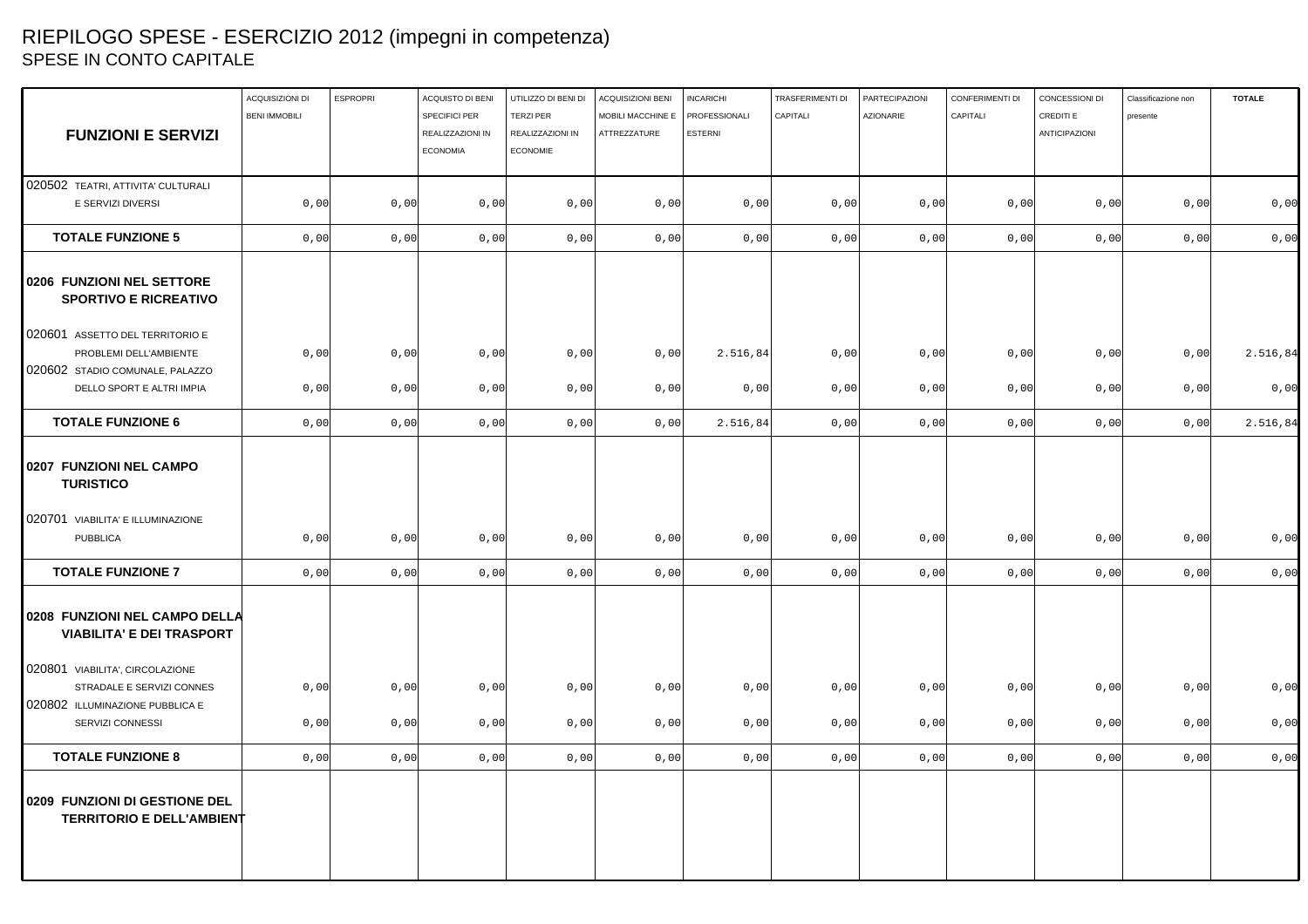# RIEPILOGO SPESE - ESERCIZIO 2012 (impegni in competenza) SPESE IN CONTO CAPITALE

|                                                       | <b>ACQUISIZIONI DI</b> | <b>ESPROPRI</b> | ACQUISTO DI BENI | UTILIZZO DI BENI DI | ACQUISIZIONI BENI | <b>INCARICHI</b> | TRASFERIMENTI DI | <b>PARTECIPAZIONI</b> | CONFERIMENTI DI | CONCESSIONI DI | Classificazione non | <b>TOTALE</b> |
|-------------------------------------------------------|------------------------|-----------------|------------------|---------------------|-------------------|------------------|------------------|-----------------------|-----------------|----------------|---------------------|---------------|
|                                                       | <b>BENI IMMOBILI</b>   |                 | SPECIFICI PER    | <b>TERZI PER</b>    | MOBILI MACCHINE E | PROFESSIONALI    | CAPITALI         | <b>AZIONARIE</b>      | CAPITALI        | CREDITI E      | presente            |               |
| <b>FUNZIONI E SERVIZI</b>                             |                        |                 | REALIZZAZIONI IN | REALIZZAZIONI IN    | ATTREZZATURE      | <b>ESTERNI</b>   |                  |                       |                 | ANTICIPAZIONI  |                     |               |
|                                                       |                        |                 | <b>ECONOMIA</b>  | <b>ECONOMIE</b>     |                   |                  |                  |                       |                 |                |                     |               |
|                                                       |                        |                 |                  |                     |                   |                  |                  |                       |                 |                |                     |               |
| 020901 URBANISTICA E GESTIONE DEL                     |                        |                 |                  |                     |                   |                  |                  |                       |                 |                |                     |               |
| <b>TERRITORIO</b>                                     | 0,00                   | 0,00            | 0,00             | 0,00                | 0,00              | 0,00             | 0,00             | 0,00                  | 0,00            | 0,00           | 0,00                | 0,00          |
| 020902 EDILIZIA RESIDENZIALE                          |                        |                 |                  |                     |                   |                  |                  |                       |                 |                |                     |               |
| PUBBLICA ED EDILIZIA POPOLAR                          | 27.177,20              | 0,00            | 0,00             | 0,00                | 0,00              | 0,00             | 0,00             | 0,00                  | 0,00            | 0,00           | 0,00                | 27.177,20     |
| 020903 SERVIZI DI PROTEZIONE CIVILE                   | 0,00                   | 0,00            | 0,00             | 0,00                | 0,00              | 0,00             | 0,00             | 0,00                  | 0,00            | 0,00           | 0,00                | 0,00          |
| 020904 SERVIZIO IDRICO INTEGRATO                      | 0,00                   | 0,00            | 0,00             | 0,00                | 0,00              | 0,00             | 0,00             | 0,00                  | 0,00            | 0,00           | 0,00                | 0,00          |
| 020905 SERVIZIO SMALTIMENTO RIFIUTI                   | 0,00                   | 0,00            | 0,00             | 0,00                | 0,00              | 0,00             | 0,00             | 0,00                  | 0,00            | 0,00           | 0,00                | 0,00          |
| 020906 PARCHI, TUTELA AMBIENTALE E                    |                        |                 |                  |                     |                   |                  |                  |                       |                 |                |                     |               |
| ALTRI SERVIZI TERRITOR                                | 0,00                   | 0,00            | 0,00             | 0,00                | 0,00              | 0,00             | 0,00             | 0,00                  | 0,00            | 0,00           | 0,00                | 0,00          |
| <b>TOTALE FUNZIONE 9</b>                              | 27.177,20              | 0,00            | 0,00             | 0,00                | 0,00              | 0,00             | 0,00             | 0,00                  | 0,00            | 0,00           | 0,00                | 27.177,20     |
| 0210 FUNZIONI NEL SETTORE<br><b>SOCIALE</b>           |                        |                 |                  |                     |                   |                  |                  |                       |                 |                |                     |               |
| 021003 STRUTTURE RESIDENZ. E DI                       |                        |                 |                  |                     |                   |                  |                  |                       |                 |                |                     |               |
| RICOVERO PER ANZIANI                                  | 0,00                   | 0,00            | 0,00             | 0,00                | 0,00              | 0,00             | 0,00             | 0,00                  | 0,00            | 0,00           | 0,00                | 0,00          |
| 021004 ASSISTENZA BENEFICENZA                         |                        |                 |                  |                     |                   |                  |                  |                       |                 |                |                     |               |
| PUBBLICA E SERVIZI PERSONA                            | 0,00                   | 0,00            | 0,00             | 0,00                | 0,00              | 0,00             | 0,00             | 0,00                  | 0,00            | 0,00           | 0,00                | 0,00          |
| 021005 SERVIZIO NECROSCOPICO E<br><b>CIMITERIALE</b>  | 0,00                   | 0,00            |                  |                     | 0,00              | 0,00             | 0,00             | 0,00                  |                 |                |                     |               |
|                                                       |                        |                 | 17.303,87        | 0,00                |                   |                  |                  |                       | 0,00            | 0,00           | 0,00                | 17.303,87     |
| <b>TOTALE FUNZIONE 10</b>                             | 0,00                   | 0,00            | 17.303,87        | 0,00                | 0,00              | 0,00             | 0,00             | 0,00                  | 0,00            | 0,00           | 0,00                | 17.303,87     |
| 0212 FUNZIONI RELATIVE A<br><b>SERVIZI PRODUTTIVI</b> |                        |                 |                  |                     |                   |                  |                  |                       |                 |                |                     |               |
| 021203 DISTRIBUZIONE ENERGIA<br><b>ELETTRICA</b>      | 0,00                   | 0,00            | 0,00             | 0,00                | 0,00              | 0,00             | 0,00             | 0,00                  | 0,00            | 0,00           | 0,00                | 0,00          |
| <b>TOTALE FUNZIONE 12</b>                             | 0,00                   | 0,00            | 0,00             | 0,00                | 0,00              | 0,00             | 0,00             | 0,00                  | 0,00            | 0,00           | 0,00                | 0,00          |
|                                                       |                        |                 |                  |                     |                   |                  |                  |                       |                 |                |                     |               |
| <b>TOTALE TITOLO 2</b>                                | 27.177,20              | 0,00            | 17.303,87        | 0,00                | 175,00            | 2.516,84         | 0,00             | 0,00                  | 0,00            | 0,00           | 0,00                | 47.172,91     |
|                                                       |                        |                 |                  |                     |                   |                  |                  |                       |                 |                |                     |               |
|                                                       |                        |                 |                  |                     |                   |                  |                  |                       |                 |                |                     |               |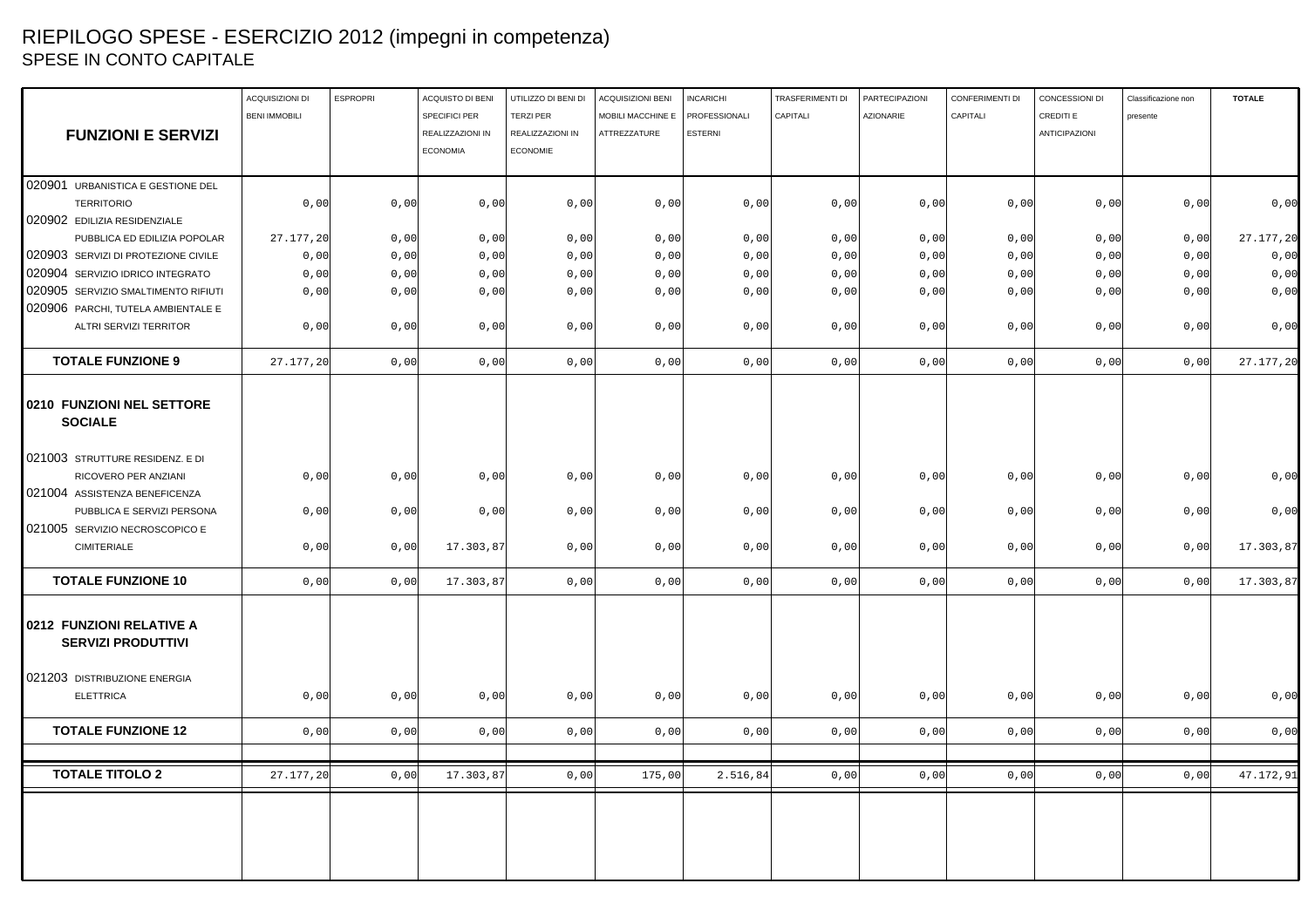# RIEPILOGO SPESE - ESERCIZIO 2012 (impegni in competenza) SPESE PER RIMBORSO DI PRESTITI

| <b>FUNZIONI E SERVIZI</b>                                                     | RIMBORSO PER<br>ANTICIPAZIONI DI<br>CASSA | RIMBORSO DI<br>FINANZIAMENTI A<br>BREVE TERMINE | RIMBORSO DI QUOTA RIMBORSO DI<br>CAPITALE DI MUTUI E PRESTITI<br>PRESTITI | OBBLIGAZIONARI | RIMBORSO DI QUOTA Classificazione non<br>CAPITALE DI DEBITI   presente<br>PLURIENNALI |      | Classificazione non<br>presente | Classificazione non<br>presente | Classificazione non<br>presente | Classificazione non<br>presente | Classificazione non<br>presente | <b>TOTALE</b> |
|-------------------------------------------------------------------------------|-------------------------------------------|-------------------------------------------------|---------------------------------------------------------------------------|----------------|---------------------------------------------------------------------------------------|------|---------------------------------|---------------------------------|---------------------------------|---------------------------------|---------------------------------|---------------|
| 0301 FUNZIONI GENERALI DI                                                     |                                           |                                                 |                                                                           |                |                                                                                       |      |                                 |                                 |                                 |                                 |                                 |               |
| <b>AMMINISTRAZ.</b><br><b>GESTIONE, CONTROL</b><br>030103 GESTIONE ECONOMICA, |                                           |                                                 |                                                                           |                |                                                                                       |      |                                 |                                 |                                 |                                 |                                 |               |
| FINANZIARIA, PROGRAMMAZIONE                                                   | 0,00                                      | 0,00                                            | 79.207,00                                                                 | 0,00           | 0,00                                                                                  | 0,00 | 0,00                            | 0,00                            | 0,00                            | 0,00                            | 0,00                            | 79.207,00     |
| <b>TOTALE FUNZIONE 1</b>                                                      | 0,00                                      | $0$ , $00$                                      | 79.207,00                                                                 | 0,00           | 0,00                                                                                  | 0,00 | $0,00$                          | $0$ , $00$                      | 0,00                            | 0,00                            | 0,00                            | 79.207,00     |
| <b>TOTALE TITOLO 3</b>                                                        | 0,00                                      | 0,00                                            | 79.207,00                                                                 | 0,00           | 0,00                                                                                  | 0,00 | 0,00                            | $0$ , $00$                      | 0,00                            | 0,00                            | 0,00                            | 79.207,00     |
|                                                                               |                                           |                                                 |                                                                           |                |                                                                                       |      |                                 |                                 |                                 |                                 |                                 |               |
|                                                                               |                                           |                                                 |                                                                           |                |                                                                                       |      |                                 |                                 |                                 |                                 |                                 |               |
|                                                                               |                                           |                                                 |                                                                           |                |                                                                                       |      |                                 |                                 |                                 |                                 |                                 |               |
|                                                                               |                                           |                                                 |                                                                           |                |                                                                                       |      |                                 |                                 |                                 |                                 |                                 |               |
|                                                                               |                                           |                                                 |                                                                           |                |                                                                                       |      |                                 |                                 |                                 |                                 |                                 |               |
|                                                                               |                                           |                                                 |                                                                           |                |                                                                                       |      |                                 |                                 |                                 |                                 |                                 |               |
|                                                                               |                                           |                                                 |                                                                           |                |                                                                                       |      |                                 |                                 |                                 |                                 |                                 |               |
|                                                                               |                                           |                                                 |                                                                           |                |                                                                                       |      |                                 |                                 |                                 |                                 |                                 |               |
|                                                                               |                                           |                                                 |                                                                           |                |                                                                                       |      |                                 |                                 |                                 |                                 |                                 |               |